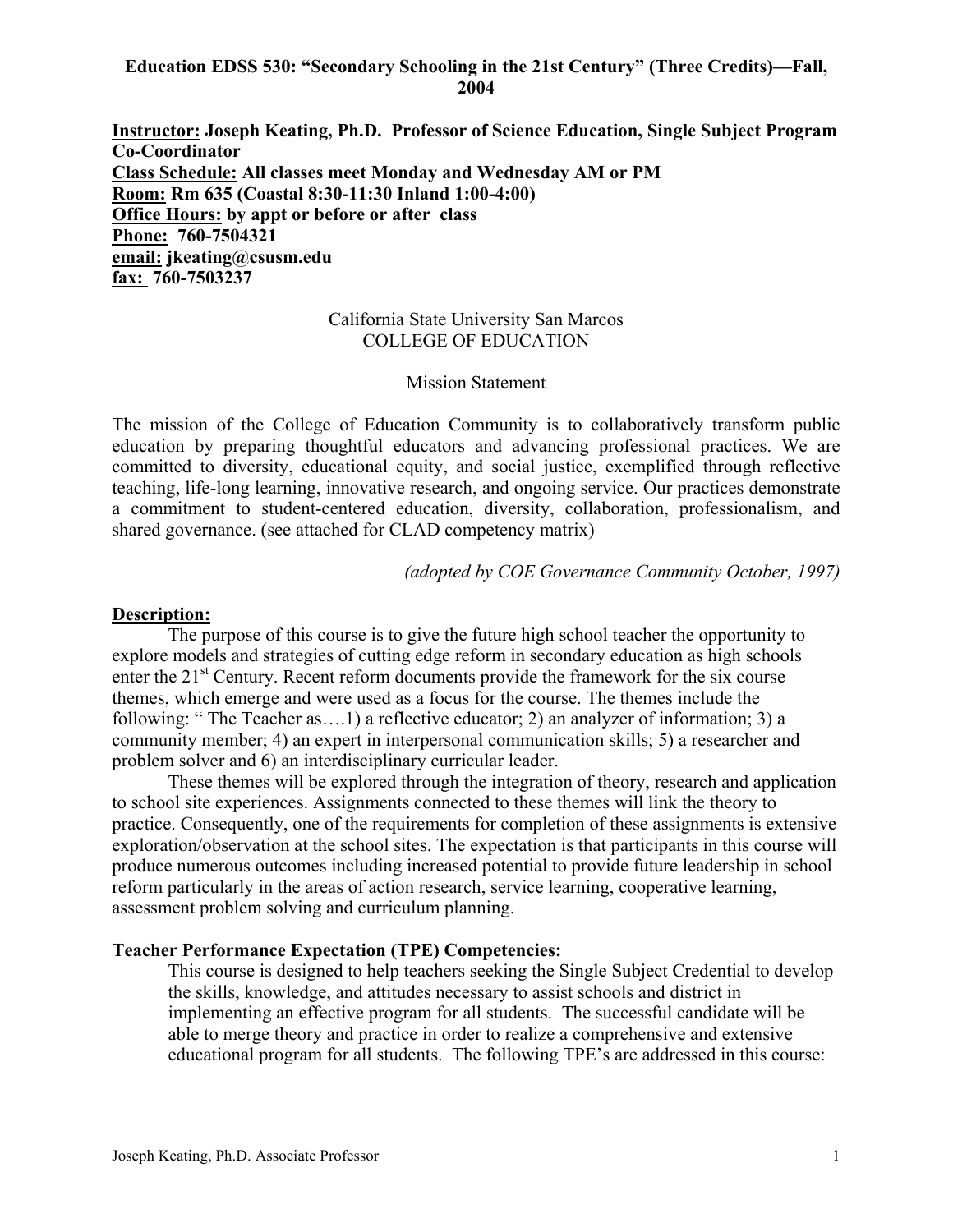Primary Emphasis (these will be assessed/reflected on as a culminating assignment in this course on Taskstream: see assignment descriptions for specifics)

TPE 8 Learning about students TPE 11 Social Environment

Secondary Emphasis: (these will be emphasized in this course also but assessed/reflected on in Taskstream in other classes)

TPE 1B Specific Pedagogical skills for Subject Matter

TPE 2 Monitoring students during instruction

TPE 7 Teaching English Language Learners

TPE 5 Student Engagement

TPE 12 Professional, Legal and ethical obligations

### **Required Texts:**

*Schools of the 21st Century*. Customized Text. Joseph Keating

*Rethinking High School—Best Practice in Teaching, Learning, and Leadership (*2001) Daniels, Bizar and Zemelman. Heinemann.

*Observation Skills for Effective Teaching (2000) Gary Borich, <i>(Merrill)* to be used in EDSS 511

*www.taskstream.com* (2004) Web page access for assessment/reflection of TPE. Subscription required each semester. Will be used by most courses in the program.

#### **Additional Readings: recommended but not required**

*Second To None: A Vision of the New California High School* (California Task Force) (1994).

*The Good High School--Portraits of Character and Culture (Harper)* Sarah Lawrence Lightfoot (1983).

*Classroom Instruction that Works..Research Based Strategies for Increasing Student Achievement (2001)* Marzano, Pickering and Polluck. American Association for Curriculum Development.

**Objectives:** upon completion of this course the student will be able to demonstrate knowledge, understanding, appreciation and practical skills for applying.......

 1. characteristics (dispositions/attitudes—see description under assignments) and practices (strategies) of the reformed 21st Century high school teacher;

 2. community connections such as relationships with parents, service-learning, and school to career

 3. specific strategies related to inclusive education: problem solving/creative thinking, cooperative learning, classroom management and SDAIE;

4. research in teaching and learning: action research;

5. observation/reflection as an integral part of practice;

6. Characteristics and practices of the 21st Century reformed high school.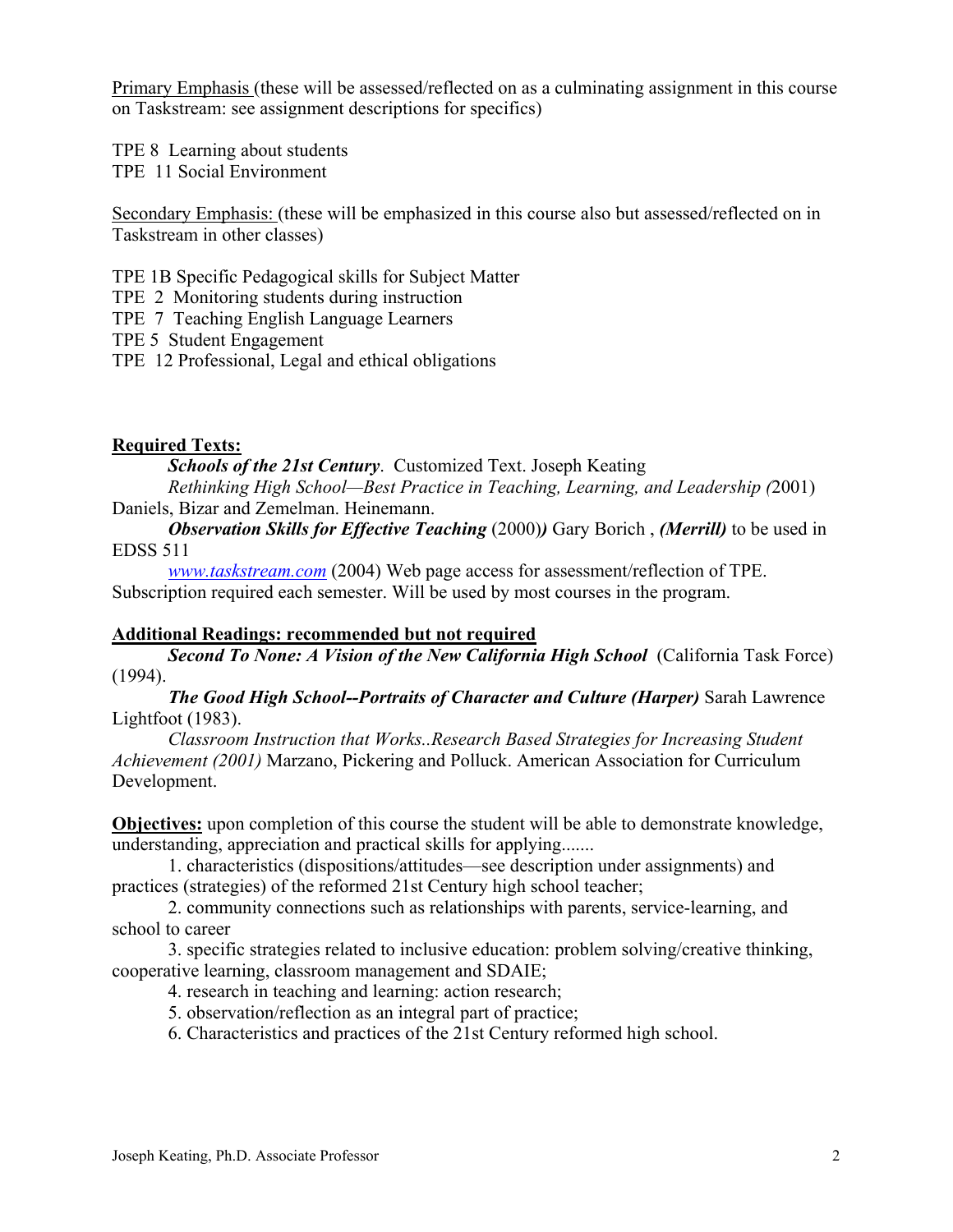#### **Course Schedule and Related Readings:**

Expectations are that assignments will be completed when due for both group and individual efforts.

#### **Session Tentative Topic Readings and \*Assignments Due (in Bold)**

#### **#1-2 (Monday August 30 and Tuesday August 31: Orientation)**

Orientation: Introduction to Cooperative Learning through Communication Skills Games #1 (Verbal and Non-Verbal Communication Skills and Problem Solving Game #1 (Gum Drop Towers); Program considerations and assign course coordinators

Assignments due next class (9/1):

- 1) Read Teacher Dispositions in Syllabus and do a write-up that rates yourself (1-4) with justification on each for classroom discussion (assign peer buddies for semester)
- 2) Read syllabus / assignments
- 3) Read: (in customized text the summary of Second to None and Breaking Ranks) (no log) Prompt: What are do you see as the strengths and challenges of these reform document suggestions?
- 4) Read Cooperative Learning pp. 299-329 article in Customized Text: Prompt: What do you see as strengths and challenges to cooperative learning? (no log)
- 5) Read "Dine Philosophy of Learning" p199 (Benally): Prompt: How can (should) spirituality be part of your teaching? (no log)
- 6) Read "Synthesis of research…reflective thinking" p3 Prompt: How would you integrate reflection into your practice as well as your students? (no log)

#### **#3 Wednesday September 1**

- 1) Questions on Syllabus/Texts/Assignments overview/
- 2) Introduction to the" Teacher as a Reflective Educator and "Teacher as an analyzer of Information"
- 3) In Class discussion of reform movement ideas: "Teacher Dispositions"

"Second to None and Breaking Ranks"

#### **Assignments due on 9/8:**

1)Read introductory Ch 1 and final Ch.13, and assigned chapter of "Rethinking High School: BPHS" for Jigsaw: do a Reading Log of assigned chapter only 2) Read "Dine Philosophy of Learning" (Benally): Prompt: How can (should) spirituality be part of your teaching? (no log)

3)Read "Synthesis of research…reflective thinking" p3 Keating no reading Log (Prompt Question—one page on : How could you incorporate personal reflection and student reflection into your own teaching?)

4)Read Cooperative Learning read article in Customized Text under Cooperative Learning section: Prompt: What do you see as strengths and challenges to cooperative learning? (no log)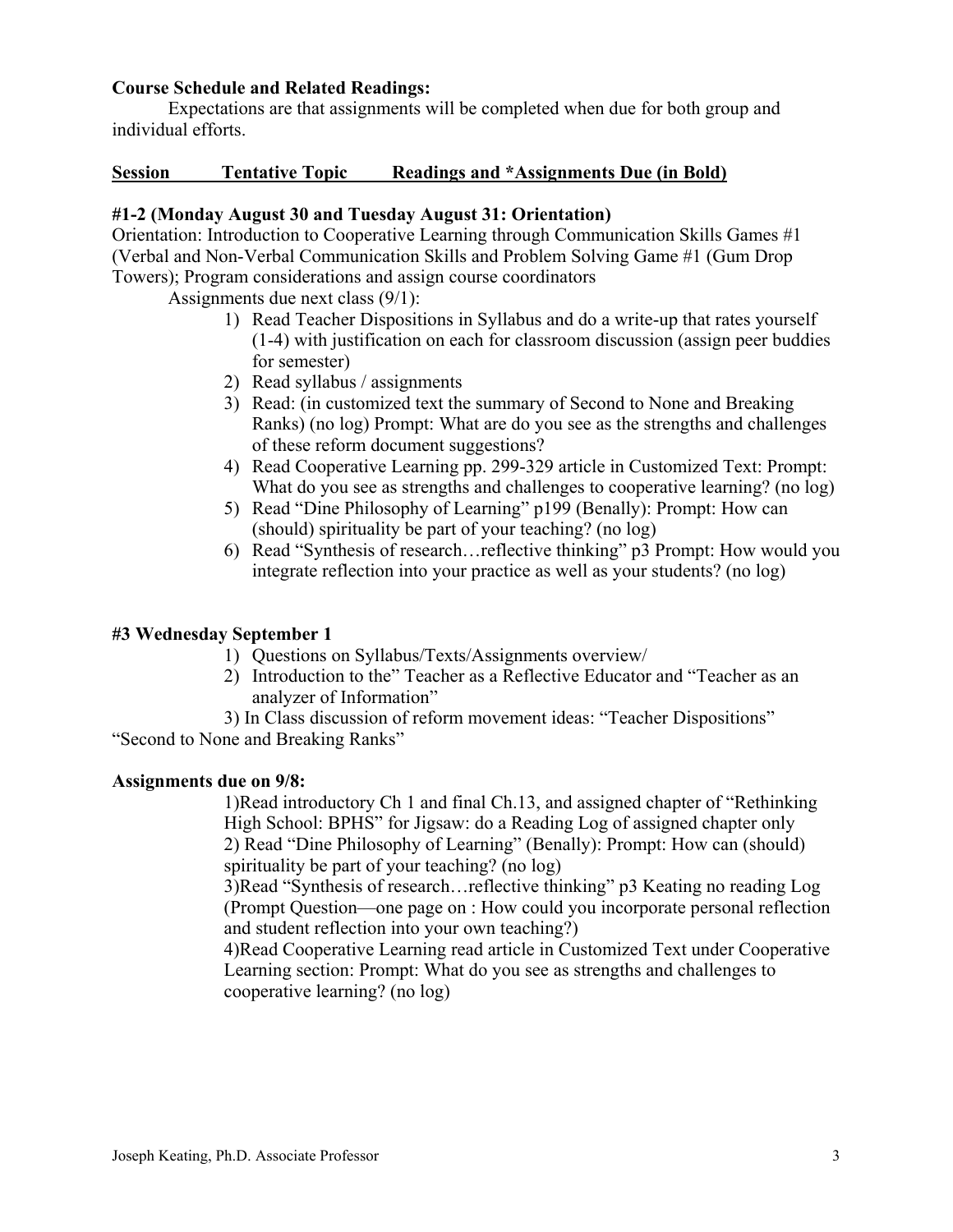## **#4 (Wednesday September 8)**

 **1)**Jigsaw 2 of "Rethinking High Schools" (Generate Summary of Major Ideas)

2) Discussion of three reading prompts (#2 and #3 and #4 above)

3)Closure/Questions/Quickwrite

# **Assignments due on 9/13:**

## **1) Read Article on Action Research "A Collaborative Action Research Model…" (Keating and Baldwin) in Customized Text p137-169: Reading Log**

# **#5 (Monday September 13)**

- **1)** Introduction to the "Teacher as a Researcher": School Culture/ Ethnographic Study Assignment Overview/explanation pp.146, 156-7
- **2)** Introduction to Classroom Observations (Borich) "Why Observe?"
- **3)** Introduction to Problem Solving activity #2 "Superlinks"
- **4)** Closure/Questions/Quickwrite

# **Assignments due on 9/15:**

#### 1) **Read Borich Chapter One: Reading Log 2)Ethnographic Group Study of School Site: group oral and written report (due Monday September 27th ) 3) Superlinks due on Monday Sept 20th**

# **#6 (Wednesday September 15) Student lead class**

- 1) Discussion of Reading from Borich Chapter One (student lead lesson)
- 2) Time in groups to discuss organization of Ethnographic Study (What data will you get? How will you get it? Who will get it? When?) (student lead lesson)
- 3) Video: Second to None (student lead lesson)

## **Assignments due on 9/20:**

# **1) Read Borich Chapter Two (Reading Log)**

## **#7 (Monday September 20)**

- 1) Discussion of Borich in Chapter 2
- 2) **Problem Solving Activity #2 (in class): Superlinks**
- 3) Overview of "Teacher as a Problem Solver" Discussion of Problem Solving Assignment Prompt
- 4) Discussion of cooperative learning and problem solving models and question prompts (theme: "The teacher as an interdisciplinary leader and problem solver")
- **5) Cooperative Learning Communication Skills Game #2 Epstein's Five Stage Rocket**
- 6) Closure/Questions/Quickwrite

## **Assignments due on 9/22:**

1) Read Borich Chapter 3 (reading log)

2) Read "Student acquisition of cooperative learning skills…" in Customized Text p73-90 Keating: One page prompt: how would you incorporates cooperative learning as a strategy used in the problem solving prompt below—explain the logistics of how you will organize this problem solving lesson in terms of cooperative learning

3) Read pp.173-191 Keating (Introduction to Problem Solving Model) (no reading log) Prompt: Prepare a one page overview/example/lesson of a problem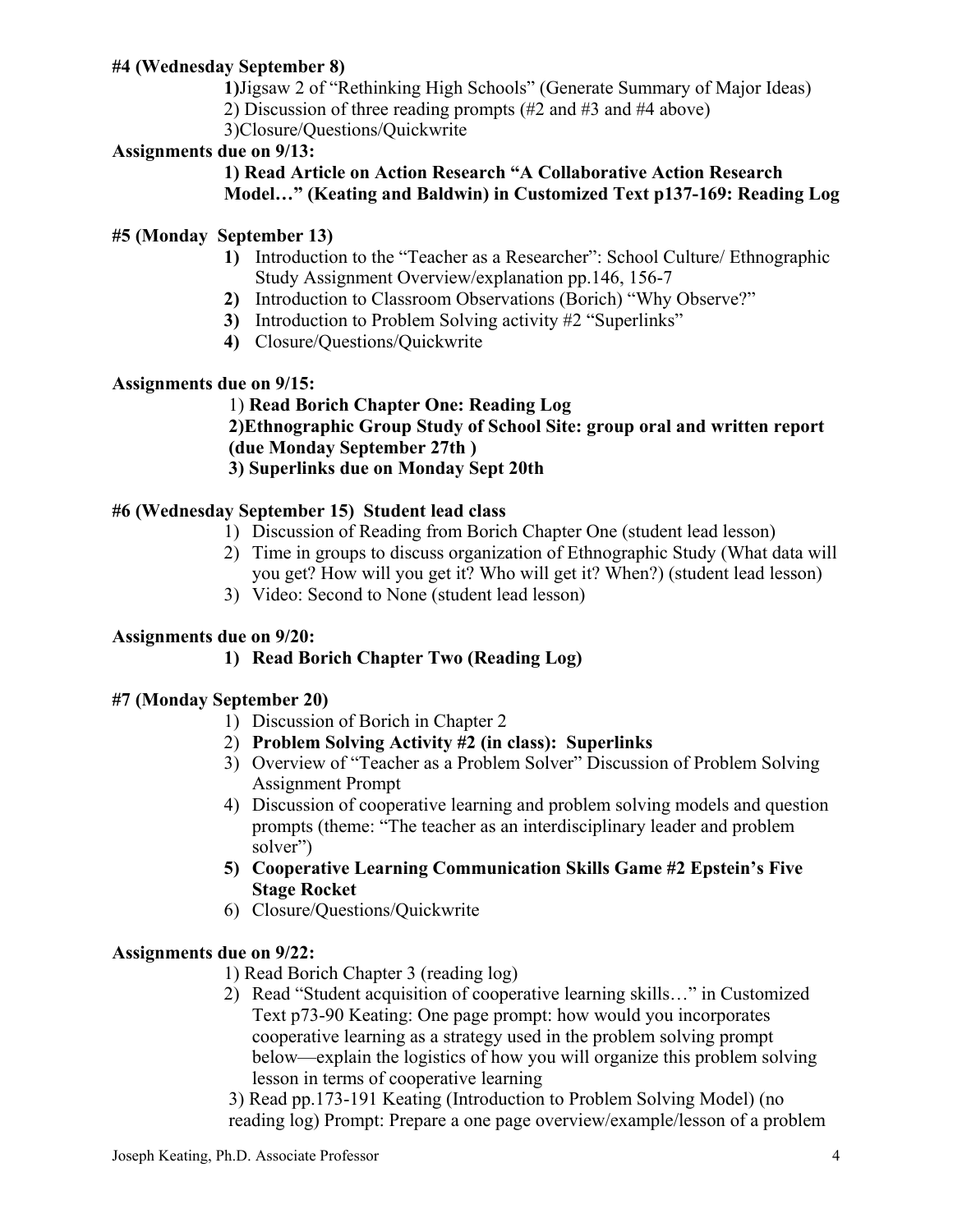solving activity that you could use with your students within the context of your discipline (should include an objective, procedures and assessment)? Note # 2 and #3 are combined into this one assignment with two page maximum

# **#8 (Wednesday September 22)**

- 1) Discussion of Borich Ch.3
- 2) Discussion of Prompts #2 and #3 above (Problem solving utilizing cooperative learning
- 3) Closure/Questions/Quickwrite

### **Assignment due on 9/27:**

**1) Ethnographic group oral and written report due next class** 

 **2) Extra credit: Jigsaw of Related Journal Articles P207-331 Keating--- (choose total of three which includes at least one from each category)—Reading Logs due—Oct 13)** 

### **#9 (Monday Sept. 27)**

- **1) Ethnographic Group Study Presentation (oral and written reports)**
- **2)** Closure/Questions/Quickwrite

## **Assignments due on 9/29:**

- **1) Read article on Service Learning in Keating "Incorporating Service Learning into a High School…"(Keating) p35-53 (Reading Log)**
- 2) **Read Borich Ch 4 (Reading log)**

### **#10 (Wednesday Sept 29)**

- 1) Discussion and overview of Service Learning/ Action Research assignment (theme: "The Teacher and the community")
- 2) Discussion of Borich Ch 4 and Overview of Borich observational study team assignment (handout) due
- 3) Closure/Questions/Quickwrite

### **Assignment due on 10/4: Inclusive Education: read pp.103-126 (no reading log) One page prompt: Is inclusive education different from 'just good teaching' (explain)?**

## **#11 (Monday October 4)**

- 1) Review of Universal Lesson Planning overview from Learning and Instruction course (for use with Service Learning project)
- 2) Discussion of reading prompt on Inclusion of all students including second language learners (SDAIE): Student One minute Presentation of a SDAIE Lesson (all done in class)
- 3) Closure/Questions/Quickwrite

Assignments due for 10/6 and next week:

1)Continue to work on planning of long term group projects: a) Service Learning/ Action Research presentation and report due Oct 13 and b) Borich Observational Study presentation and report due on Oct 11

 2) due 10/6: read pp.59-70 "Classroom management" and "Diary of a Cross-Country runner" Keating no log—two page outline of what strategies you would incorporate into your first class meetings to establish an effective classroom management/climate as well as grading procedures to allow "all students to succeed"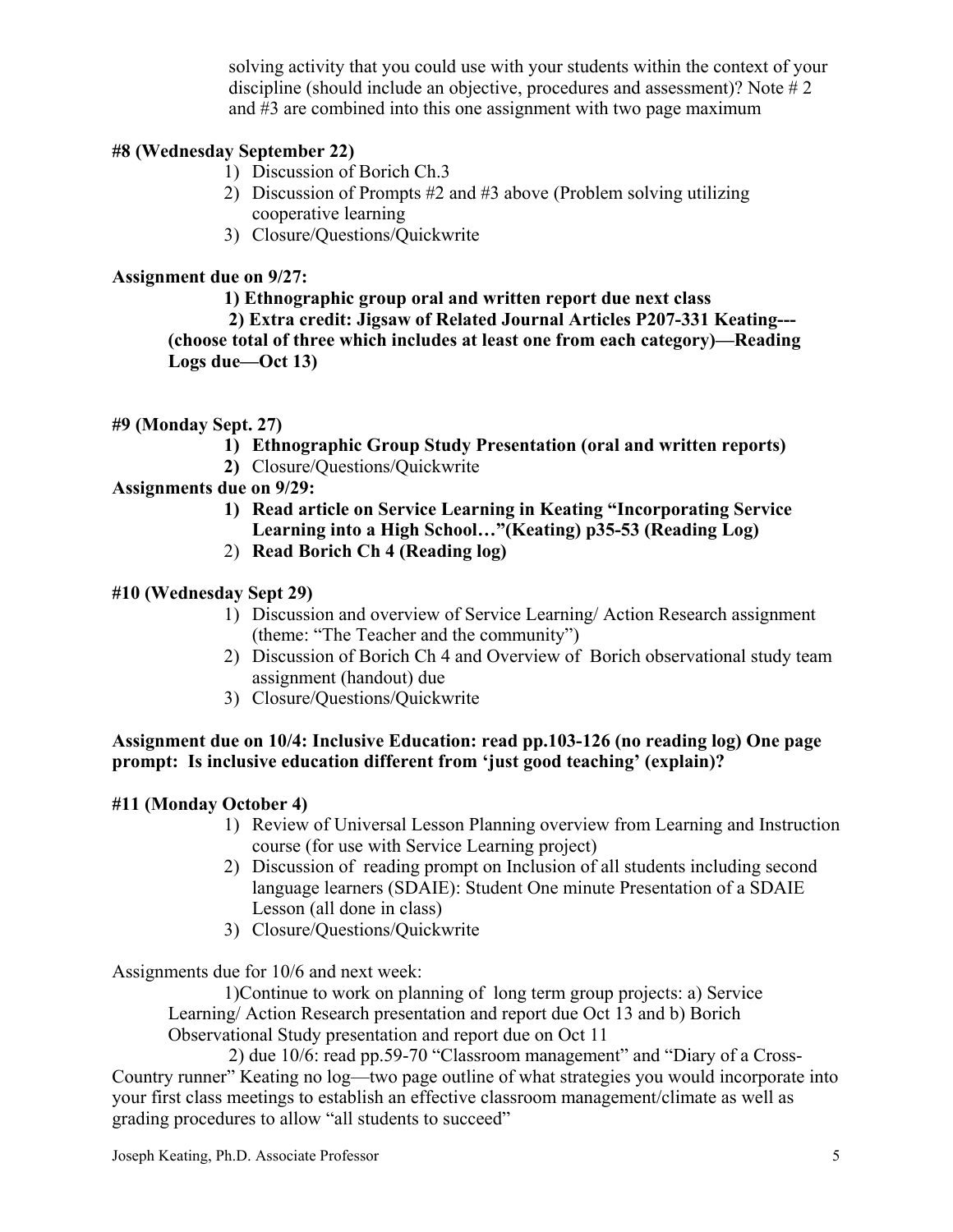### **#12 (Wednesday October 6)**

1) Overview of classroom management techniques Part 1 "Compassionate Discipline Model

> 2) Explanation of assignment involving simulations of common classroom management strategies

3) Students present outline of ideas for lessons related to first class meeting as related to effective classroom management/climate

Assignments due 10/11 :

1) Borich Observational Study presentation and report

2) Classroom management group simulations (three minute max)

### **#13 (Monday October 11)**

1) Borich Observational Study team presentation and reports

2) Classroom management group simulations (three minute max)

3)Closure/Questions/Quickwrite

Assignments due 10/13:

- 1) Service Learning group presentations and report
- 2) Extra credit reading logs due (see 9/22)

#### **#14 (Wednesday October 13)**

- **1)** Service Learning group presentations and report
- **2)** Cooperative Learning Communication Skills Game #3 (Leader of the Pack)
- **3)** Overview of course
- **4)** Instructor evaluation

Assignment due 10/27 into Taskstream:

**1)** Reflections on TPE #8 and #11 due in Taskstream (125-200 words each maximum)

#### **Overview of Assignments**:

- **1) Grade Sheet:** Specific details of each assignment are included below as well as in the text and will be given in class at the appropriate time: a grading sheet will be used to keep track of these
- **2) Graduate Level Professionalism:** Expectations are that are assignments will be professionally done (i.e. typed and at the highest quality level representative of graduate work)

**3)Referencing Sources:** Citations should always be used when utilizing information from another source

4) **Punctuality and attendance** is essential in that many ideas presented cannot be replicated via alternatives such readings, student notes or videotape etc. Consequently any missed assignments and classes will be excused only for extenuating circumstances. Any assignments that could be made up from missed days due to extenuating circumstances (not all could since they are group and interactive) will only count a maximum of 1/2 the possible value since discussion/reflection of these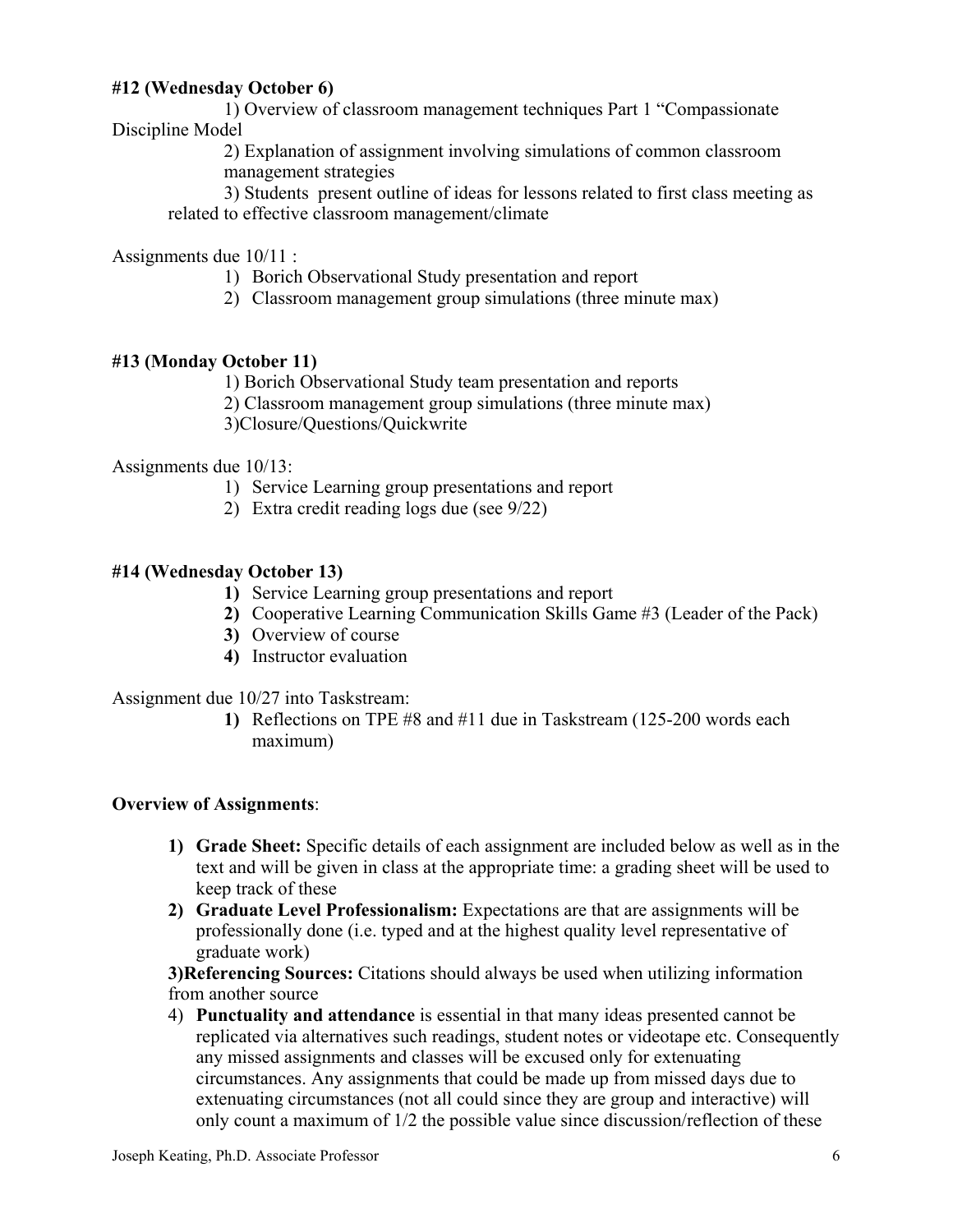assignments in class is an essential part of the assignment and process. Two missed classes or equivalent (Saturdays count as two classes) will automatically result in one letter grade lower and three missed classes with two letter grades lower (nonpassing). Late arrivals will also be penalized at the discretion of the instructor.

#### **Brief Synopsis of each assignment:**

#### **#1 Teacher Dispositions:**

A variety of practitioner and university research suggests the importance of linking affective objectives (feelings, attitudes, values, and social behaviors) to all cognitive objectives (mental operations, content knowledge) in all subject areas (Roberts and Kellough, 2000). Krathwohl, Bloom and Masia (1964) developed a useful taxonomy for teachers to use in defining and implementing affective objectives. These student behaviors are hierarchical from least internalized to most internalized: 1) receiving; 2) responding; 3) valuing; 4) organizing; 5) internalizing and acting. There is a correlation between students' academic success and the degree to which teachers incorporate these affective objectives (Roberts and Kellough, 2000; Baldwin, Keating and Bachman, 2003).

In order for teachers to facilitate and integrate these affective expectations into their own teaching, it is essential that they demonstrate corresponding personal attributes (characteristics, qualities) in their own learning. In light of this, it is critical for pre-service teachers to be given an overall dispositional model (a range of these personal attributes) that can be used by them, as future teachers, and that illustrates the importance of and encourages the practice of these attributes. This dispositional model generally reflects the high expectations of quality teaching such as enthusiasm, positive attitudes, positive interactions and supportive interpersonal relationships within the teaching environment. In summary, there is a general consensus within the educational community that these attributes are considered highly desirable professional qualities in teachers (with an obvious range of individual manifestations) that will assist in promoting successful teaching and learning outcomes (Stone, 2002; McEwan, 2002; Dewey, **1910).** 

#### **Scoring Criteria**

Each of these seven attributes will be scored on a 4-point rubric and then averaged (to be 10% of the course grade). Demonstrated improvement for an individual in any area will be used as a strong consideration in the scoring of these attributes. Peer input and intermediate conferences will assist in formative assessments.

4 = **Exceeds expectations:** Student has demonstrated an especially high level of functioning with respect to this attribute (no sub par examples)

3 = **Meets expectations:** Student has demonstrated an acceptable level of functioning with respect to this attribute (some qualities may be high while others are more limited; while there is room for continued growth, this student is generally solid; no concerns exist)

2 = **Below expectations**: Student has demonstrated inconsistent levels of functioning with respect to this attribute; the student is on his/her way to meeting expectations, but needs time or a conscientious focus on this attribute in order to do so (numerous limitations or examples noted) 1 = **Well below expectations**: Student has demonstrated a low level of functioning with respect to this attribute (serious overall limitations noted in this area)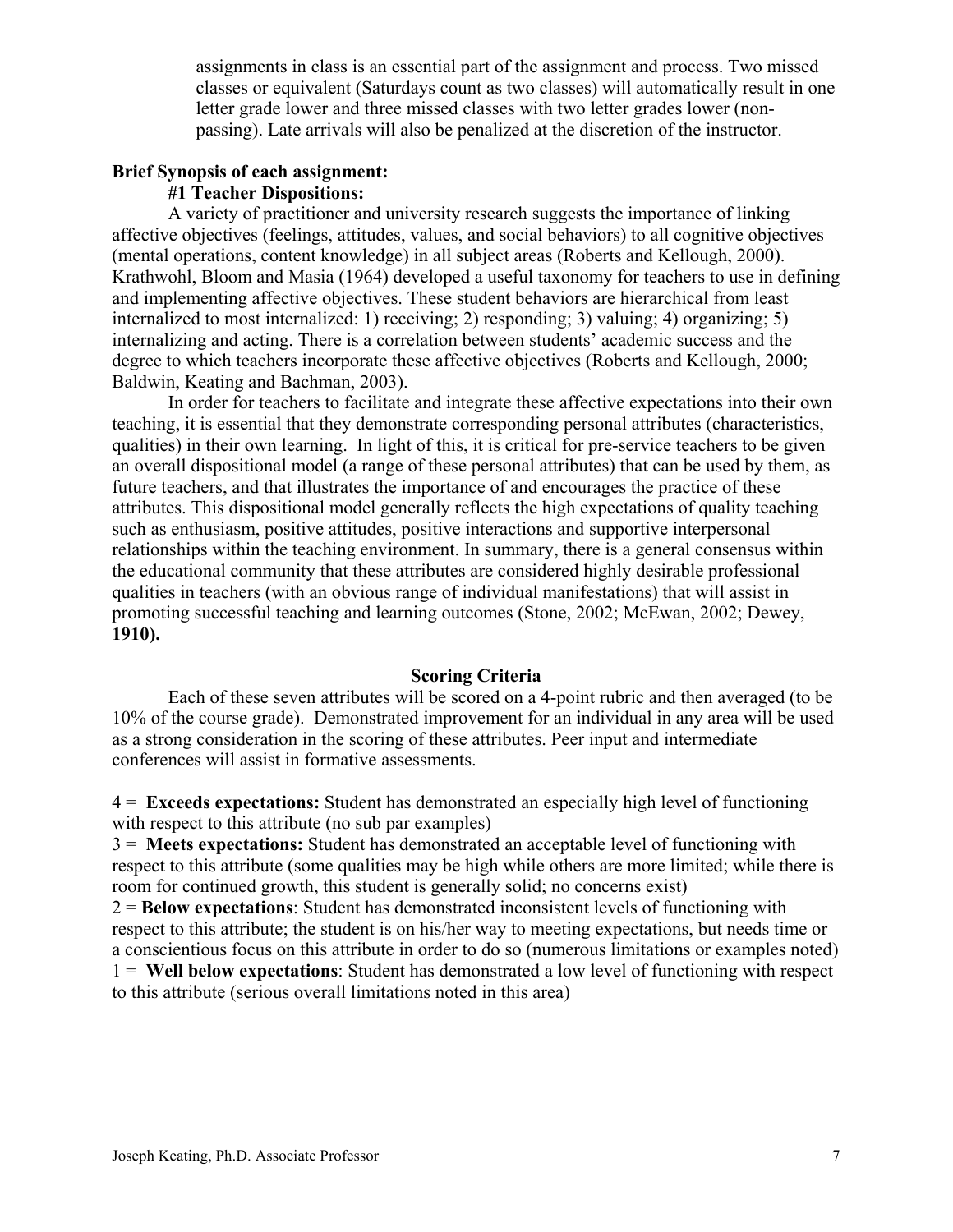## **Generally Accepted Attributes of Highly Effective Teachers (as seen in pre-service programs)**

(Roberts and Kellough, 2000; Stone, 2002; McEwan, 2002; Baldwin, Keating and Bachman, 2003; Johnson and Johnson, 1994; COE Mission Statement, 1997)

The following will be used as a guideline to assess the level of attainment (and progress) in demonstrating these attributes.

- 1) **General classroom attendance, promptness, and participation:** is on time, respects time boundaries (breaks, etc.), regularly attends class, and actively participates.
- 2) **Attention to classroom discussion protocols** (per Epstein's Five Stage Rocket)**:** respects time limitations, recognizes and respects the perspectives of fellow classmates, gives wait time, listens actively, uses non-interruptive skills, mediates disagreements by working to understand others' perspectives and finding common ground, genuinely encourages all to participate.
- 3) **Social and cooperative skills (as illustrated in cooperative projects)**: assumes responsibility of one's roles, is open to consensus and mediation, effectively communicates ideas, attends group meetings, is dependable, respects others' ideas, expects quality work from self and colleagues, manages time effectively, uses organizational skills and leadership skills, is assertive but not aggressive, uses reflection as a means of evaluation, motivates and offers positive reinforcement to others.
- 4) **Attention to assignments:** meets time deadlines, produces quality products, responds cooperatively to constructive criticism, uses rubrics or other stipulated criteria to shape an assignment, prioritizes tasks and performs/supervises several tasks at once.
- 5) **General classroom demeanor:** is professional, creative, kind, sensitive, respectful, has a sense of humor, is supportive of fellow classmates and instructors; recognizes others' perspectives as valid and works to include all "voices" in the classroom; is aware of and responsive to issues and behaviors that might marginalize colleagues in the classroom.
- 6) **Flexibility:** is responsive when reasonable adjustments to the syllabus, curriculum, schedule, and school site assignments become necessary (common to the educational arena); can work through frustrations by problem-solving with others and not letting emotional responses dominate or impair thinking; "bounces" back easily; can work calmly under stress.
- 7) **Openness to and enthusiasm for learning:** can engage with a variety of educational ideas with an open mind and a sense of exploration; demonstrates passion for and metacognition of learning across the curriculum and within discipline areas; takes advantage of learning opportunities and seeks out additional opportunities for learning.

**#2 Problem Solving (Competitive/Non-competitive Model):** the value of problem solving is demonstrated and discussed through two open ended problems completed in class: Gum Drop Towers and Superlinks. These will model the competitive-non-competitive model that can be effectively applied to a high school classroom. In addition, this will be linked to a later reading assignment (Keating, A Problem Solving Model, Customized text) will ask the student to design his or her own problem solving assignment for his or her discipline. Description details will be provided in class.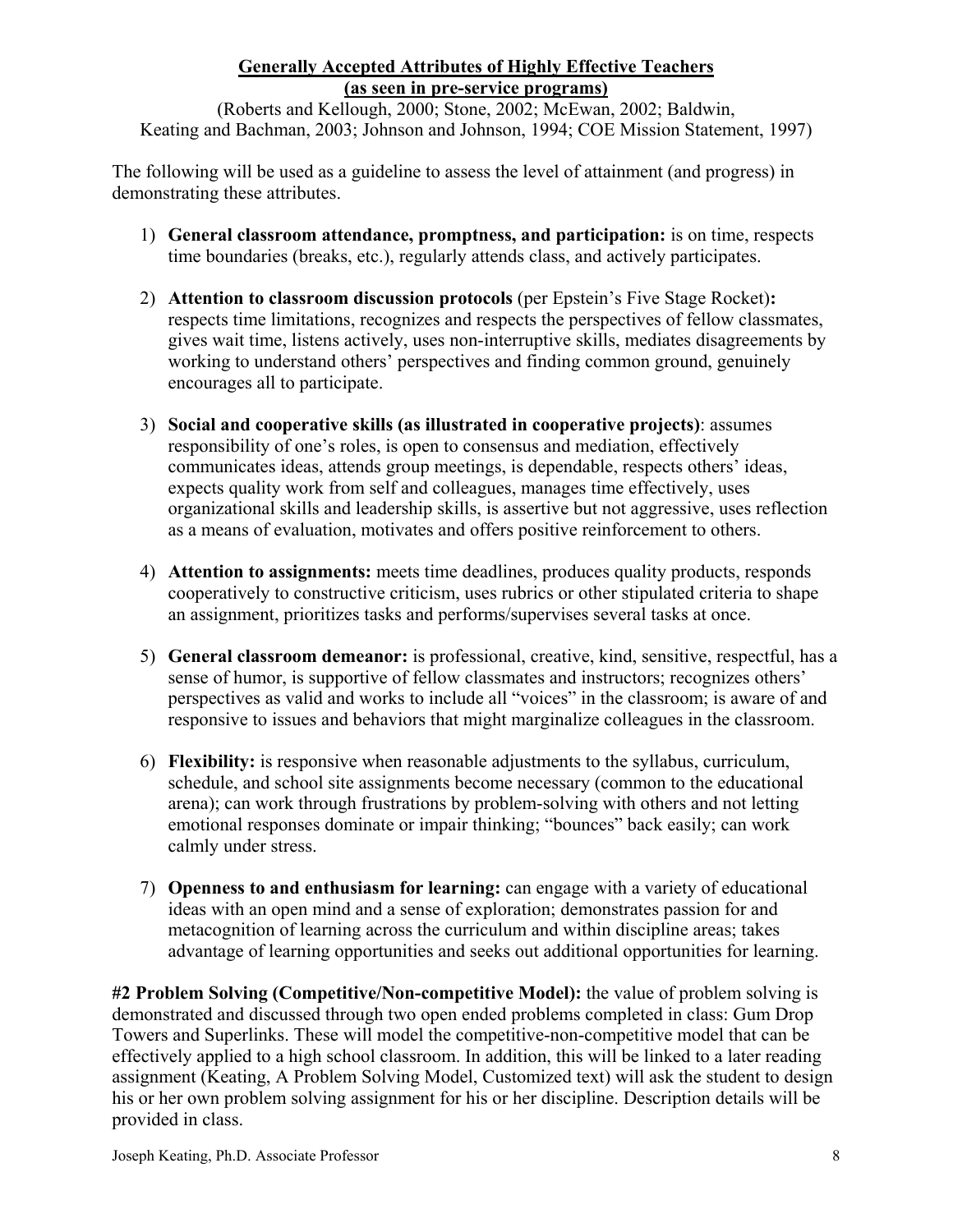**#3 Cooperative Learning Simulation Games:** Three classroom simulation games will be demonstrated and completed in class that will assist in developing those skills and protocols essential to working effectively in a cooperative team both as a participant during this program and with one's own students. These are called: Epstein's Five Stage Rocket, Verbal –Non-Verbal Communication and Leader of the Pack. Description details are in the customized text and will be provided in class.

**#4 School Ethnographic Study Presentation:** Students will select a school site and as a team design a plan to visit the site in order to collect data and information from a variety of sources that might include: interviews, observations, documents, surveys, video/still photography etc. Using this information they will present a cohesive ethnographic overview of that school site for other members of the class. This presentation (both written and oral) has the multiple purpose of: jigsawing information about areas schools and introducing the student to the process and value of ethnographic and (or) action research. Other assignments will build on this foundation of the teacher as researcher model including the Borich Observational Study and the Action Research curriculum design as part of the Service-learning project. Description details will be provided in class.

**#5 Reflective Reading Logs and (or) Prompts:** Students will reflect on a variety of reading assignments and respond with either a written reading log (description details provided in class) or as a response to a prompt associated with that reading (description details provided in class). Rubrics will be used to evaluate student responses to the reading logs and a variety of assessment techniques will be applied to the prompts---besides providing a way to evaluate your work this will model evaluative techniques that can be applied to your own students readings/writings.

#### #6 **Service Learning/Action Research Project oral presentation and written report**:

In teams or as individuals, students will explore the feasibility of integrating community servicelearning to a particular school site. A variety of resources such as Maryland Best Practices in Service-Learning will be used as a basis to understand how service-learning is effectively implemented in high schools. This assignment also includes exploration and investigation of (any) existing school programs as well as availability of community resources (parents, businesses and individuals) that might assist in implementing or upgrading service-learning as part of the regular school curriculum. The final outcome of this assignment will be a group or individual oral presentation and written report that includes a curriculum plan for effectively implementing three critical aspects service learning (curriculum connections, career exploration and service to the community). It also includes an effective, objective mechanism that would evaluate it ( action research proposal) that was introduced in Assignment #4 Ethnographic Study. Description details will be provided in class.

**#7 Attendance/Participation:** see Teacher dispositions and attendance expectations: note penalties for excessive absences or tardies.

#8 **Borich Observational Research Study Assignment:** This assignment builds on skills and knowledge in the area of teacher-research (action research) applied and integrated in the School Ethnographic Study (#4) and Service-learning/Action Research Project(#6). In this assignment the student will have the opportunity to practice a variety of observation/data collecting techniques as discussed in the Borich reading assignments. You will work in common subject areas to focus on one lense to gather, analyze and synthesize data gained from a minimum of three classroom observations and present their findings in both an oral and written format. Each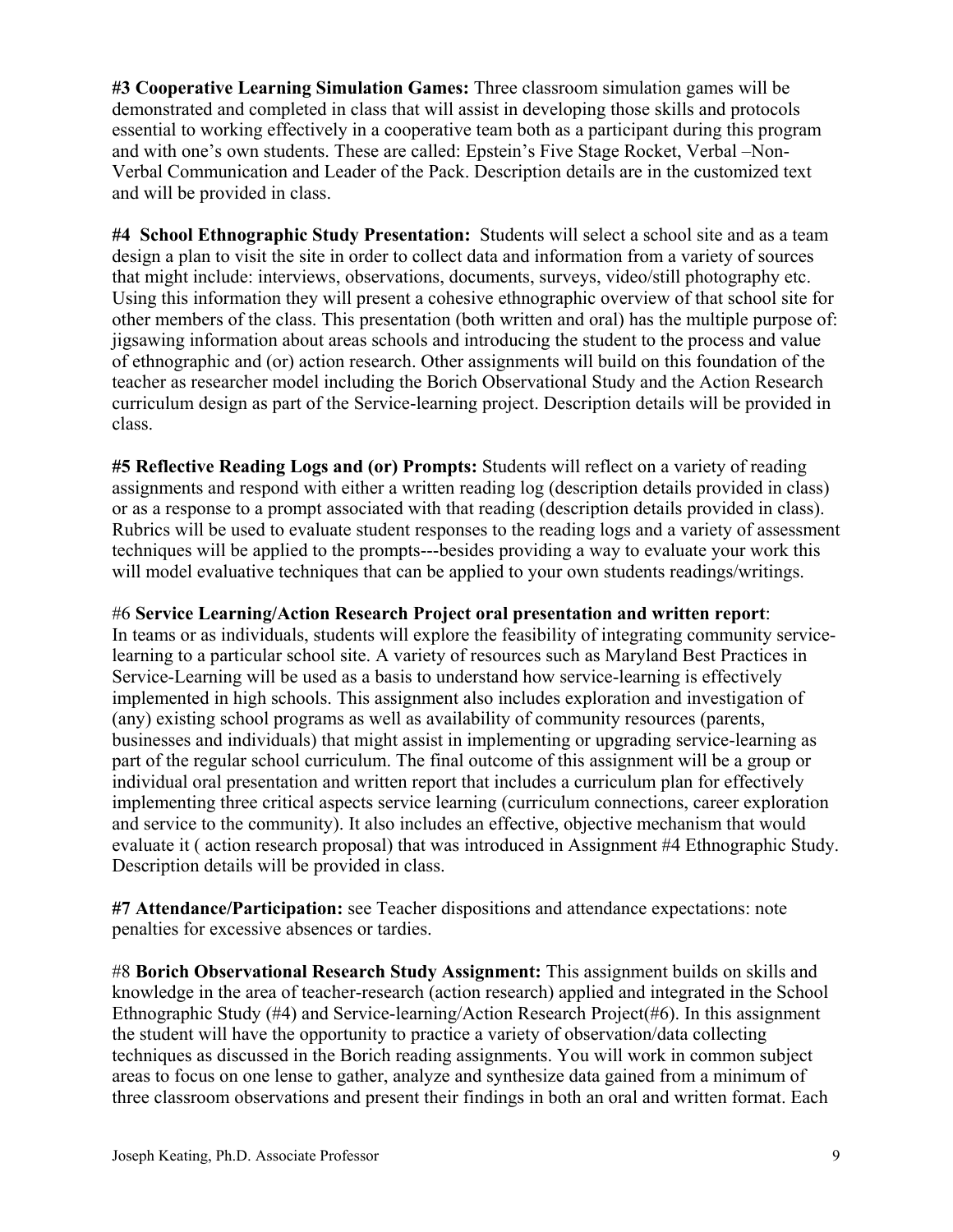the teams will present findings from five of the eight lenses discussed in Borich (in EDSS 531 the other three will be explored). Description details will be provided in class.

#9 **Jigsaw on text by Daniels et al: "Rethinking High Schools (Best Practices)"**: This assignment models the Jigsaw 2 model per Slavin (1995). Students will read introduction and final overview chapter plus assigned one. They will meet with others that have read these (expert group) and make a short oral presentation to the whole class (main group) in order to "teach" and evaluate the understanding of the concepts found in the assigned chapter. The purpose of this assignment is to: 1) model Jigsaw 1 and 2; 2) demonstrate/ mode a method of making students responsible for learning and teaching concepts to fellow classmates; 3) overviewing large amounts of information in a relatively short time frame.

**#10 Quickwrites:** An effective authentic evaluation method for the teacher and the student to determine what has and what has not been learned. At the conclusion of some classes students will be asked to write a brief overview of: 1) what they learned in class that day; 2) what questions they need answered; 3) general comments (mechanism to thank teacher or ask for assistance). The instructor can use the student responses to this Quickwrite as a basis to review the last class, answer common questions (in class) or specific questions to the individual student (on the paper).

**#11 Reflections on TPE #8 and #11 in Taskstream (Final Culminating assessment)** Students will respond to the teacher performance expectations of Learning About students and Social Environment by citing examples of experiences and reflections on those experiences that were provided in this course. Models and examples will be provided to guide the student in this culminating process.

**#12 Directorships: (optional extra credit)** Students will select classroom specific roles/responsibilities, assuming the leadership for the year in assisting all members of the cohort in some educational or social function. Specific details and available directorships will be discussed in class. This assignment has multiple purposes all readily transferable to the high school classroom setting that include teaching responsibility, leadership and social accountability. It is directly linked to the teacher dispositional assignment (# 1).

## **Point Values of Assignments (see also grade sheet)**

1)Teacher Dispositional Skills (Instructor, Student and Peer input) (7 pts.)

2)Problem Solving: (Gum Drop Towers and Superlinks) (10 pts.)

3)Cooperative Learning Simulation Games (three) (10 pts)

4) School Ethnographic Study Group Presentation and report (10 pts.)

5) Reflective Reading Logs and Prompts (Journals) (20 pts.)

6) Service Learning/Action Research Project presentation and report (10 pts.)

7) Attendance/Participation (15 pts.)

8) Borich Observational Study Research Classroom Assignment (10 pts.)

9) Jigsaw on "Rethinking High Schools (Best Practices)" (5 pts.)

10) Quickwrites (5pts.)

11) SDAIE Lesson Presentation (3pts)

12) TPE Responses in Taskstream (5pts)

13) Directorship (extra credit 5 pts.)

Total =  $110$  pts. Possible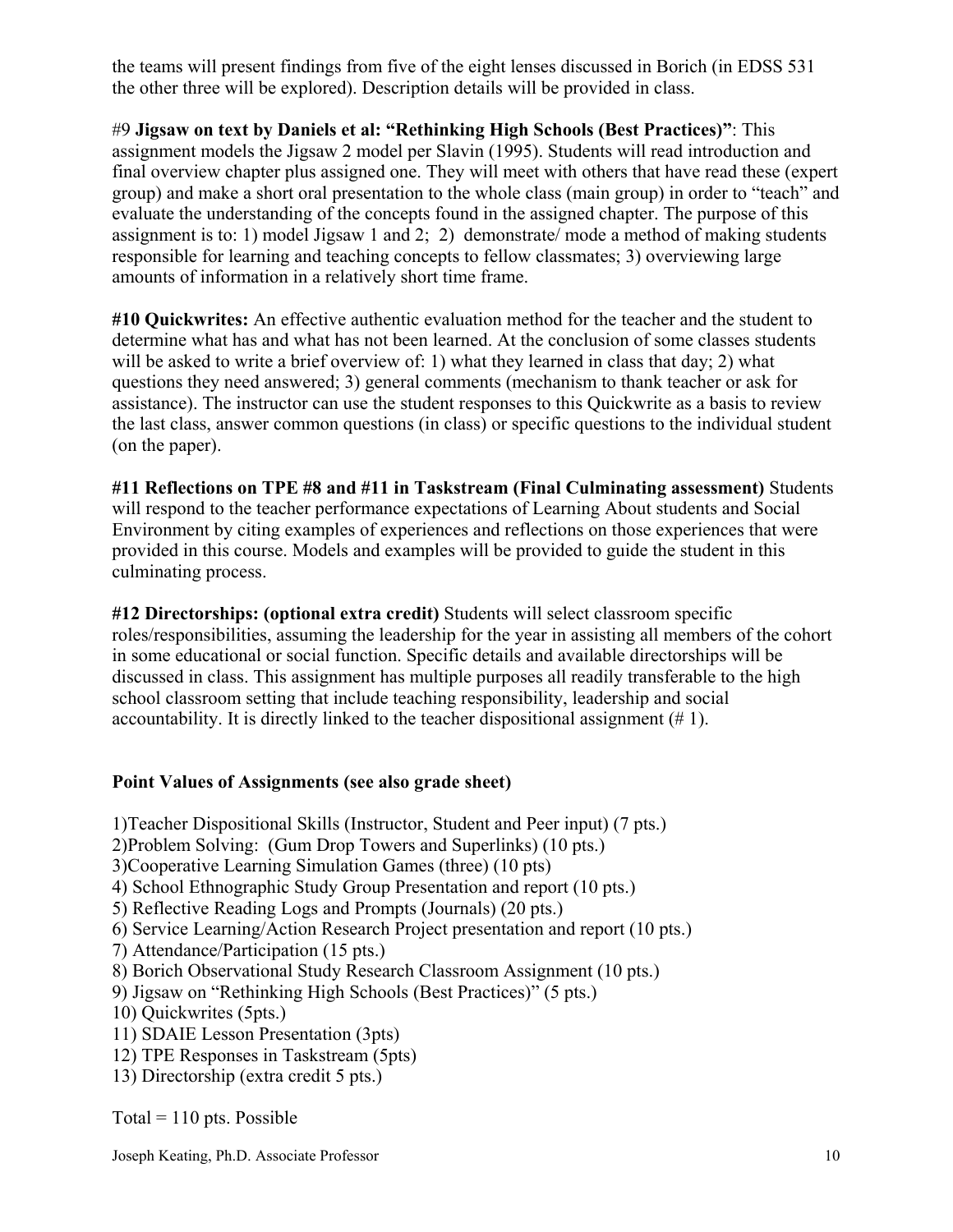Grading Scale: students must maintain a B average in the credential program and obtain a grade of no lower than C+ in any individual course in order to receive credit for that course. Note attendance policy: excessive absences (non-extenuating circumstances) will result in the following grade reductions:  $(2 =$  one grade lower;  $3 =$  two grades lower; more than  $3 =$  non passage of course)  $A = 90-100 (97-100 A+)$  $B = 80-89(87-89 B+$ 

 $C = 70-79(77-79 C<sup>2</sup>)$  $D = 60-69$  $F = \langle$